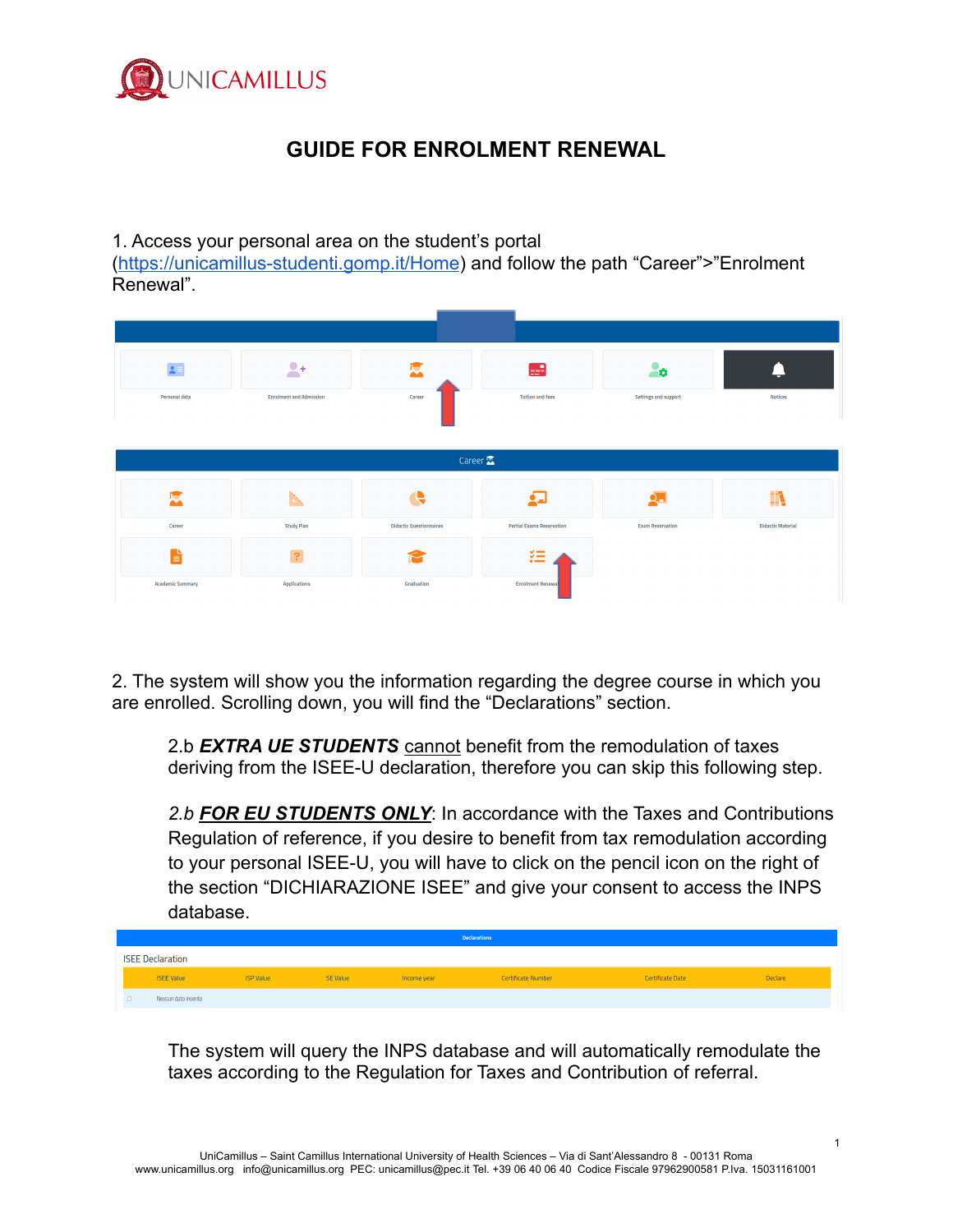

*N.B.* We remind all *EU* students that, in order for the remodulation to happen, you will have to present an ISEE declaration valid for the right to University education (ISEE-U). If the declaration is not valid for this right, the data will not be acquired.

We also remind students that it is necessary that the ISEE-U declaration is already calculated and registered in the INPS database by November 30th.

3. In the "Declarations" section you can also upload any certificate regarding eventual disabilities and/or SLDs (Specific Learning Disorders). We remind you that these declarations do not imply any tax remodulation.

| <b>Disability declaration (optional)</b>   |                                                      |           |          |                 |
|--------------------------------------------|------------------------------------------------------|-----------|----------|-----------------|
|                                            |                                                      |           |          | OTHER ACTIONS - |
| Type                                       | Percentage                                           | Permanent | End date |                 |
|                                            |                                                      |           |          |                 |
|                                            | Declaration of Specific Learning Disorder (optional) |           |          |                 |
|                                            |                                                      |           |          | OTHER ACTIONS * |
| Upload the documentation for DSA statement |                                                      |           |          |                 |
| Choose file                                |                                                      |           |          | Browse          |

4. The last information shown in the page will be a summary of the annual fees and their deadline.

5. You can now forward the renewal request clicking on the button on the right "Confirm".

6. At this point, the system will generate a formal request of renewal, which you will have to confirm by clicking on the button "Confirm" on the bottom right corner of the page. Once the application has been sent, the system will generate a renewal receipt that you can download.

| Enrolment Renewal :=                                                                                                                                                     |
|--------------------------------------------------------------------------------------------------------------------------------------------------------------------------|
|                                                                                                                                                                          |
| <b>Enrollment renewal application receipt</b>                                                                                                                            |
| Enrollment renewal successfully made on the 05/07/2021at 12:47, with the number and authentication code 21D3098AA283223E9F582097BA159D1BE50F7ECF401E9004F5AFCCED80D863E9 |
|                                                                                                                                                                          |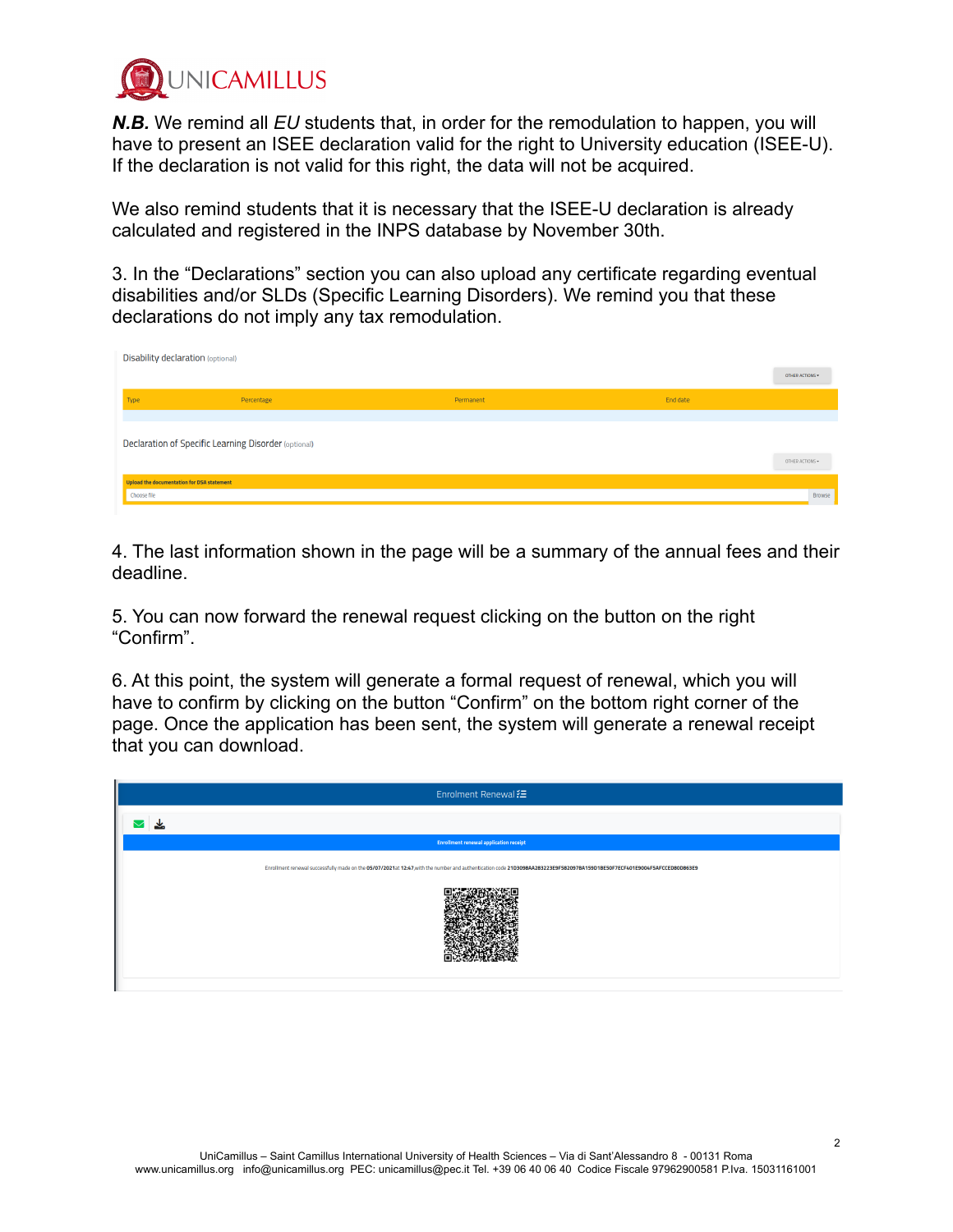

7. In order to finalize your enrolment go back to the Homepage and follow the path "Taxes and contributions" > "Payments".

| $\bullet$<br>$\ddot{\phantom{1}}$<br>ൗ<br>$\overline{a}$ |                           |                                 | QUINICAMILLUS          |
|----------------------------------------------------------|---------------------------|---------------------------------|------------------------|
| Home                                                     |                           |                                 |                        |
|                                                          |                           |                                 | PROVE DI AMMISSIONE IN |
|                                                          |                           |                                 |                        |
| $-$                                                      | 2                         | $\blacksquare$<br>$-$<br>$\sim$ |                        |
| Payments                                                 | <b>Refund Application</b> | <b>Exemptions</b>               |                        |
|                                                          |                           |                                 |                        |
|                                                          |                           |                                 |                        |
|                                                          |                           |                                 |                        |

8. In the "Payments" section you can verify the instalments due for the academic year and pay them by ticking the box at its left and choosing the method of payment.

|                      |                                                |       |            | Payments     |              |         |                |
|----------------------|------------------------------------------------|-------|------------|--------------|--------------|---------|----------------|
|                      | Taxes due                                      |       |            |              |              |         | MULTIPAYMENT * |
|                      | Description                                    |       |            | Amount $(E)$ | Expiry       |         |                |
| $\qquad \qquad \Box$ | Contributo Onnicomprensivo                     |       |            | 6.000,00     | 17/06/2021   | pagatng | ᆂ              |
| $\Box$               | Contributo Onnicomprensivo                     |       |            | 6.000,00     | 31/01/2022   | pagoPH  | ᆂ              |
| $\Box$               | Imposta di Bollo<br>Contributo Onnicomprensivo |       |            | 6.016.00     | 17/06/2021   | pagoPIJ | ᆂ              |
|                      |                                                |       | Total      | 18.016,00    |              |         |                |
|                      | Paid taxes                                     |       |            |              |              |         |                |
| <b>Description</b>   |                                                |       | Amount (€) |              | Payment date |         |                |
|                      |                                                | Total | O, OO      |              |              |         |                |

*8.a* If you click on the button "PagoPA", you will be redirected to the PagoPA website, where you will be able to pay via PayPal, Satispay, credit/debit card, or

by inserting the data relating to your bank account.

*8.b* If you click on the button on the right the system will generate a PDF file containing the CBILL bulletin with all the information that will make it possible for you to pay the tuition fees either from home-banking apps, or in any licensed facility in Italy (bank office, post office, tobacco shops, newsstands,

supermarkets, et cetera).